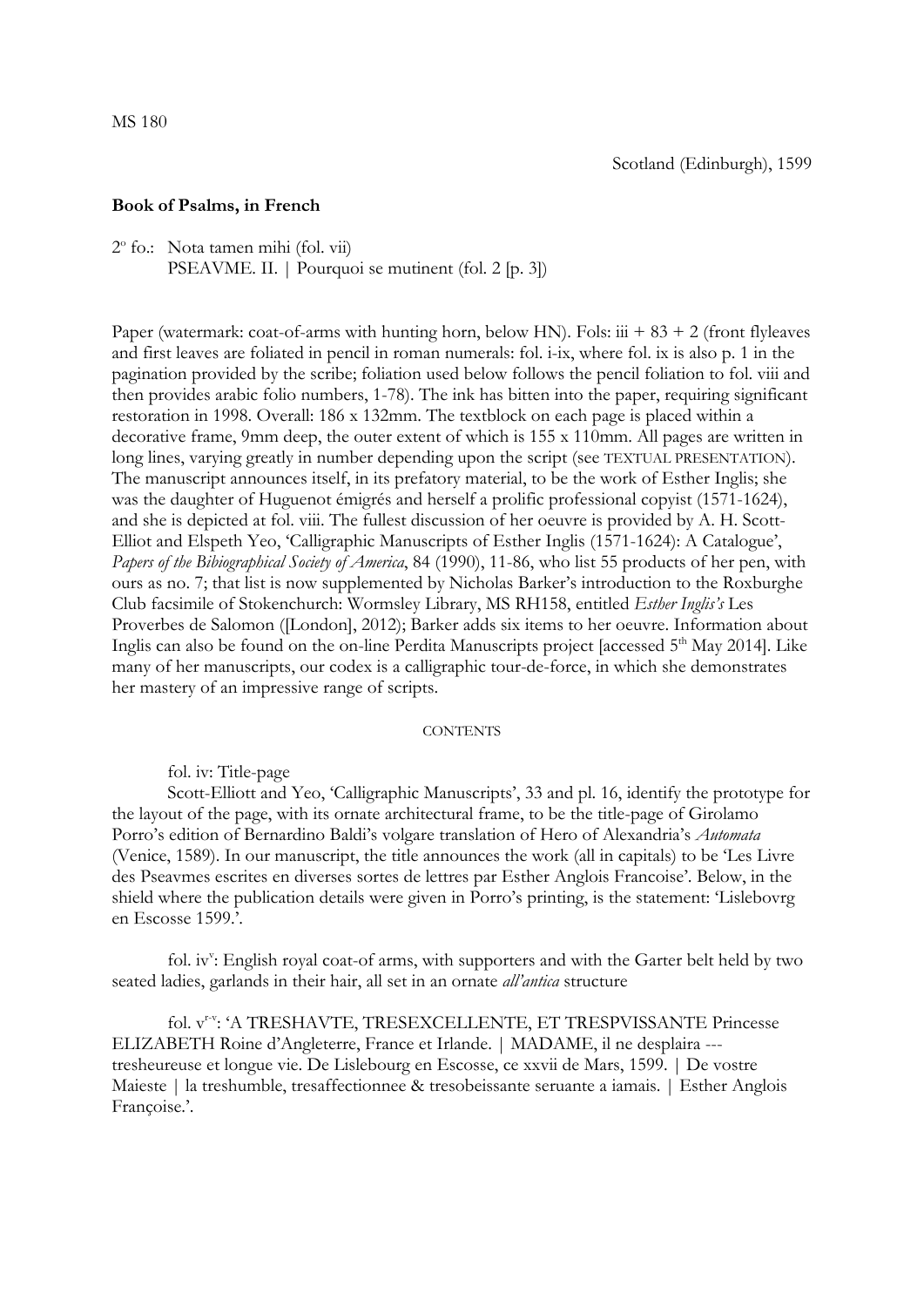Dedication letter to Elizabeth I, dated 27<sup>th</sup> March 1599. Printed by David Laing, 'Notes relating to Mrs Esther (Langlois or) Inglis, the celebrated calligraphist...', *Proceedings of the Society of the Antiquaries of Scotland*, 6 (1865-66), 284-309 (293-4).

fol. vi-vii": 'Dum varia pictura album prona imbuis aequor --- munera rara Dei. IOHANNES IONSTONVS.'.

A set of commendatory verses by Andrew Melville (or Melvin, 1545-1622), Robert Rollock (1555-99) and John Jonston (c. 1565-1611). As Rollock died on  $8<sup>th</sup>$  or  $9<sup>th</sup>$  February of 1599, the verses must have been composed for this volume at least some weeks before Inglis provided her dedication letter.

fol. viii: frontispiece, with picture of a hatted and seated Inglis at her desk writing in a book while a music book sits to her left

Reproduced by AT, no. 799, with a sibling of it – in the layout of the page, the depiction of Inglis, and the verses on the fictive tablet beneath the portrait – in MS Bodley 990, also written in 1599, reproduced by PA, 1:864, and another at Wormsley Library, MS RH158, fol. vi, produced two years after our manuscript, reproduced in the Barker edition. For further examples, see Scott-Elliott and Yeo, 'Calligraphic Manuscripts', 18 and pl. 12.

fol. viii": blank except for the frame

fol. 1 [olim ix] - 78: 'LE LIVRE DES PSEAVMES | ARGVMENT | Ce liure contient les hymnes sacrés --- [fol. 1<sup>v</sup>] quelque instrument de musique. | PSEAVME .I. | O que bienheureux est le personnage --- [fol. 77<sup>v</sup> (p. 154)] qui respire loue l'Eternel. Louez l'Eternel. [*bottom half of page occupied by Tudor Rose with supporters*] [fol. 78] PRIERE A DIEV. | Seigneur a ton honneur --- mon esprit, et ma main.'.

The text of the Psalms is the French translation provided in the 1588 Geneva Bible.

fol. 78": blank except from frame

COLLATION  $1^{4+1}$  with added leaf being fol. viii, 2-20<sup>4</sup>,  $21^{4-2}$  lacking two leaves at end after fol. 78, presumably originally blank. No quire or leaf signatures, catchwords at the foot of every page, but for fol. 1 and  $76^{\circ}$ -77 $^{\circ}$  (pp.1 and 152-154) of the main text.

TEXTUAL PRESENTATION AND DECORATION Essential to the attractiveness of this manuscript is its calligraphy, with Esther Inglis demonstrating her ability both to construct a script which appears as constant as anything print can offer and to move from one script to another. The progress of scripts is designed so that the openings usually alternate between one which is devoted to a single script, followed by another which displays a change. There are about seventeen different scripts present in this volume, in two to four different sizes. The fullest classification of her scripts is that provided by Nicolas Barker in the Roxburghe Club facsimile of Wormsley Library, MS RH158; he identifies her primary prototype to be Pierre Hamon's pattern-book, *L'Alphabet de l'invention des lettres en diverses escritures* (Paris, 1561), and arranges her scripts mainly by his nomenclature. That classification is followed here, with some alternative names noted for clarity. Also provided are references to printed images of the script, but not to Barker's edition, where all the scripts below, apart from lettre pattée, appear.

The prefatory material presents, in brief span, something of the range of scripts she intends to deploy, the dedicatory letter being in Hamon's droicte (otherwise known as *littera antiqua* or roman), and the verses in italic (one slanted to the right, another to the left, ie couchée ou renversée, and yet another upright), ronde venecienne, lettre destat and lettre destat frizée. For the main text, the arrangement is as follows:

Argument [fol. 1<sup>r-v</sup>]: ronde venecienne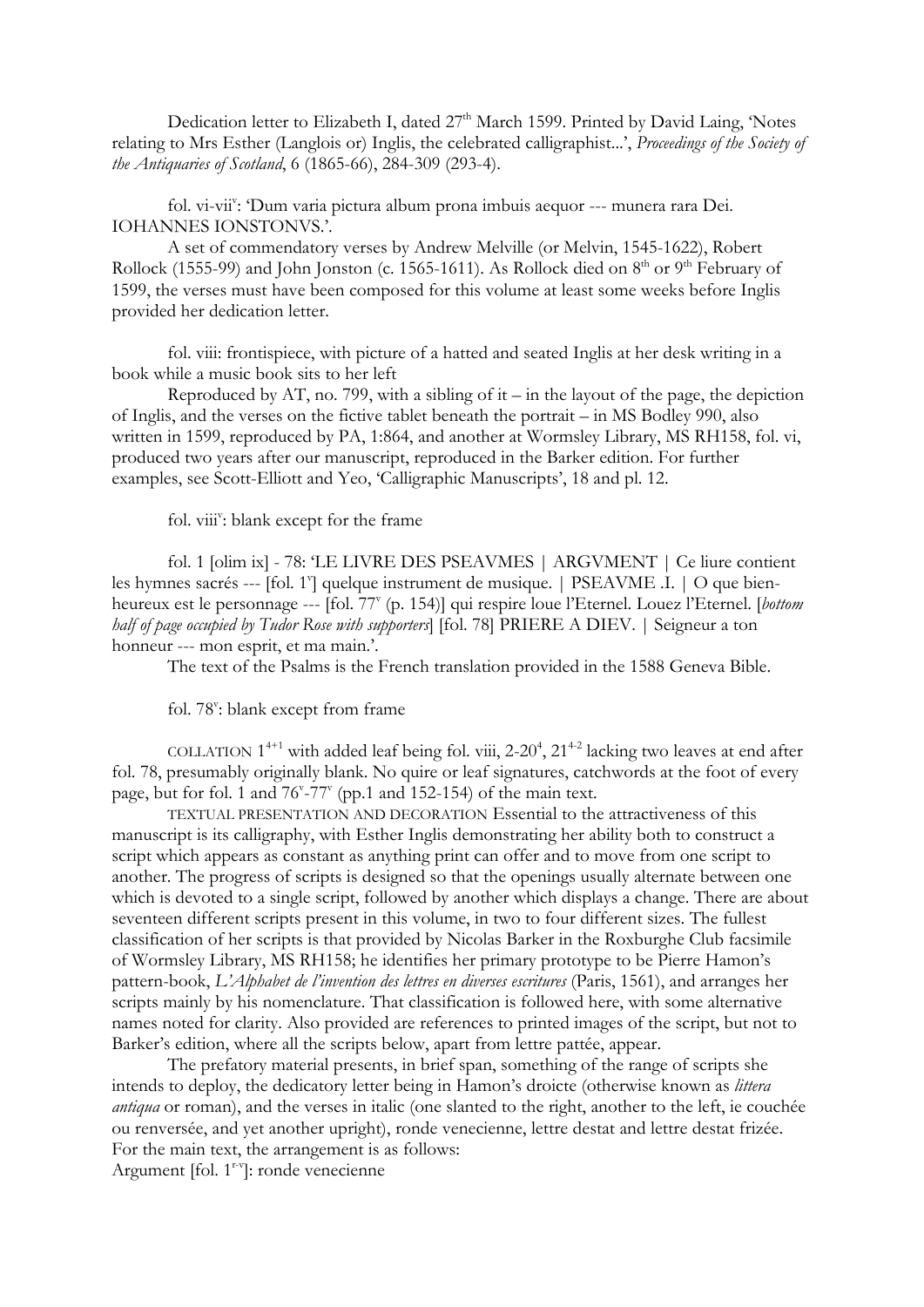Ps 1-6 [fol.  $1^{\nu}$ -3 $^{\nu}$ ]: droicte, c. 23 long lines Ps 7-15 [fol.  $3^{\nu}$ -5 $^{\nu}$ ]: smaller version of the same, c. 31 long lines Ps 16-17 [fol. 6-7<sup>v</sup>]: ronde venecienne (but with back of **h** not reaching the line, so it is formed of an ascender and a loop), 16 long lines Ps 18-22 [fol.  $7^{\nu}$ -9 $^{\nu}$ ]: smaller version of the same, 30 long lines Ps 22-23 [fol. 9<sup>v</sup>-11<sup>v</sup>]: ronde venecienne, like but subtly different from that for Ps 16-17 (lacking 'drop' serifs on ascenders), 17 long lines Ps 24-28 [fol. 12-14]: smaller version of the same, c. 23 long lines Ps 29-30 [fol. 14-15"]: lettre pattée, 15 long lines; seen also for instance at Oxford: Bodleian, MS. Bod. 990, p. 12, reproduced as Scott-Elliott and Yeo, 'Calligraphic Manuscripts', pl. 11 Ps 31-33 [fol. 15<sup>v</sup>-18]: smaller and thinner version of the same, 21 long lines Ps 34-38 [fol. 18-20]: tiny ronde venecienne, 31 long lines Ps 39-40 [fol. 20-22]: lettre plaisante (or lettera piacevolle), 18 long lines Ps 41-45 [fol. 22-23"]: smaller version of the same, 30 long lines; similar script reproduced from BL, MS Add. 27927, fol. 6" as Scott-Elliott and Yeo, 'Calligraphic Manuscripts', pl. 13 Ps 46-48 [fol. 23<sup>v</sup>-26]: lettre frizée, 16-17 long lines Ps 49-50 [fol. 26-27<sup>v</sup>]: lettre chanceleresque, 25 long lines Ps 51-57 [fol. 27<sup>v</sup>-29<sup>v</sup>]: smaller version of the same, c.27 long lines Ps 58-60 [fol. 29"-31"]: roman small capitals, 26 long lines Ps 61-66 [fol. 32-33"]: smaller version of the same, c. 27 long lines Ps 67-68 [fol. 34-35"]: the script Barker terms 'italic small capitals', notable for the frequent extended flourishes for serifs similar to those in ronde venecienne, 25 long lines; fol. 35 (p. 69) reproduced as Scott-Elliott and Yeo, 'Calligraphic Manuscripts', pl. 9 Ps 69-72 [fol. 35"-38]: smaller version of the same, 33 long lines Ps 73 [fol. 38-40"]: large lettre destat, 14 long lines Ps 74-76 [fol. 41-42"]: smaller version of the same, 20 long lines Ps 77-81 [fol. 43-45]: yet smaller version of the same, 42 long lines Ps 82-85 [fol. 45-47]: lettre carrée but with lettre ronde **y**, 22 long lines Ps 86-91 [fol. 47-48"]: tiny version of the same, 36 long lines Ps 92-95 [fol. 49-50"]: lettre ancienne, with descending curve on final **n** curving beneath the letter, 25 long lines; fol. 50 (p. 99) reproduced as Scott-Elliott and Yeo, 'Calligraphic Manuscripts', pl. 10 Ps 96-104 [fol. 51-53"]: smaller version of the same, c. 29 long lines Ps 105-106 [fol. 53<sup>v</sup>-57]: lettre mignardée, 16 long lines Ps 107-110 [fol. 57-58]: smaller version of the same, 22 long lines Ps 111-114 [fol. 58-60"]: lettre destat frizée (or lettera rognosa), 18 long lines; similar script reproduced as Scott-Elliott and Yeo, 'Calligraphic Manuscripts', pl. 18 Ps 115-118 [fol. 61-62]: smaller version of the same, c. 29 long lines Ps 119 [fol. 62<sup>v</sup>-64<sup>v</sup>]: tiny lettre destat, c. 28 long lines Ps 120-123 [fol. 65-66"]: lettre coupée (or lettera tagliata), 14 long lines; a similar but not identical script reproduced from Edinburgh: National Library of Scotland, MS 2197, fol. 9 as Scott-Elliott and Yeo, 'Calligraphic Manuscripts', pl. 5 Ps 124-128 [fol. 66<sup>v</sup>-69]: lettre chanceleresque penchée, c. 14 long lines Ps 129-135 [fol. 69-71]: smaller version of the same, c. 24 long lines Ps 136 [fol. 71-73]: droicte entrelacée (or 'broken' script), the impression of interlace created by 'teeth' on all letters, 14 long lines; similar script reproduced from Edinburgh: University Library, MS La.III.522, fol. 8 as Scott-Elliott and Yeo, 'Calligraphic Manuscripts', pl. 7, and from New York Public Library, Spencer Collection Fr. MS 8, fol. 25 as Georgianna Ziegler, 'Hand-Ma[i]de Books: The Manuscripts of Esther Inglis, Early-Modern Precursors of the Artists' Books', *English Manuscript Studies 1100-1700*, 9 (2000), 73-87 (pl. 4) Ps 137-145 [fol. 73-75]: tiny droicte (upright roman), c. 32 long lines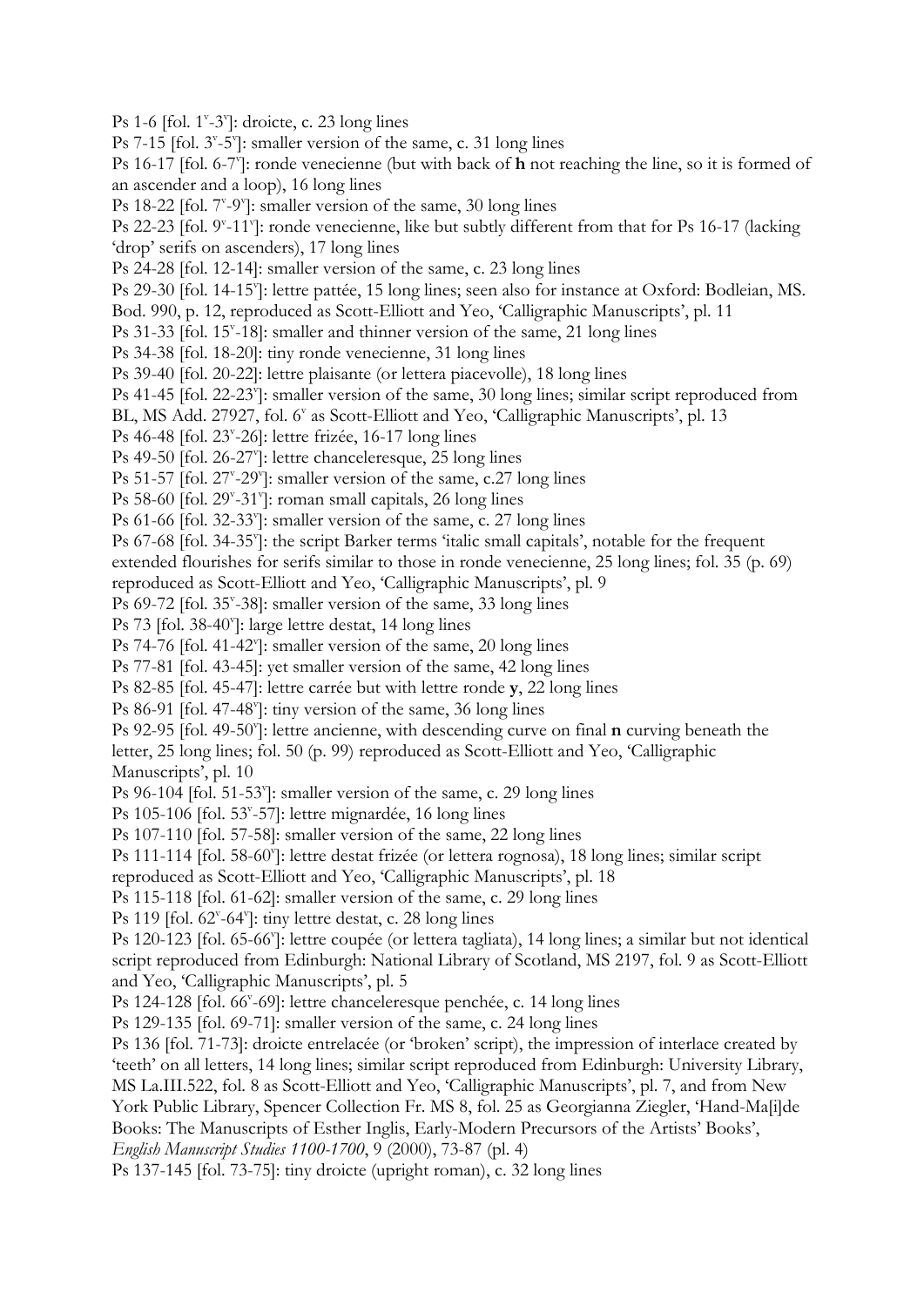Ps 146-149 [fol.  $75-76$ ]: slanted roman,  $25$  long lines

Ps 150 [fol. 76"-77"]: droicte enterlacée with the interlace depicted as a cord running in front and behind the letters and ending in tassels, 10 long lines; for a prototype, see Jehan Beauchesne, *A booke containing divers sortes of hands* (London, [1592]), E[1].

Priere a Dieu [fol. 78]: large droicte.

The beauty of the scripts is set off by the orderly decoration of each page, with the textblock set within a frame with a bead and ball motif. Each psalm is preceded and followed by an ornamental bar or frieze, of varying designs. The decoration has some repeated designs, including sea monsters (fol. 5, 21, 36"), grotesques and a bell (fol.  $6^{\text{v}}$ , 25, 44, 69"), sheep, goats, horses and cattle (fol. 4, 29<sup>v</sup>, 47, 73<sup>v</sup>), a fictive slab inscribed with the date '1599' (fol. 12, 28<sup>v</sup>, 44<sup>v</sup>, 49<sup>v</sup>. There are also two inhabited initials: fol. v (countryside with a city in the background) and 1<sup>v</sup> (a resting man with an army encampment in the middle ground, and a city in flames in the background; same motif at BL, MS Add. 27927, fol. 3). At fol. 1, there is a frieze of foliage and grapes, at centre of which sits a crowned lady, naked to the waist, with a lion seated, paws on the lady's right knee, and a stag, the lady's left arm embracing its neck; this faithfully reproduces the headpiece of the 1588 Geneva Bible, sig. \*ij.

BINDING Bound at the time of completion of the volume in spring 1599, possibly by Esther Inglis herself, as suggested by Scott-Elliott and Yeo, 'Calligraphic Manuscripts', 21. There are similar, if less ornate, bindings on two of the other manuscripts she made at the same time, BL, MS Add. 27927, and Washington, DC: Folger Library, MS V.a.93. The binding on our manuscript is embroidered of pink velvet, with silver, green and gold thread, and seed pearls, showing a crowned Tudor Rose, surrounded by a laurel garland, within a border of flower motifs, on upper and lower boards. Blue silk ties, now lost, edges gilt, rebacked in reverse calf. ChCh bookplate at inside of upper board.

PROVENANCE As is made clear in its opening leaves, this manuscript was produced by Esther Inglis in Edinburgh for presentation to Elizabeth, queen of England. Esther completed her work on 27<sup>th</sup> March 1599. In the days after that, she also completed other manuscripts, two intended for English recipients, Anthony Bacon (1558-1601), now BL, MS Add. 27927, and Bacon's patron, Robert Devereux, the Earl of Essex (1565-1601), now Bod., MS Bodley 990, as well as one destined for Maurice of Nassau, prince of Orange (1567-1625), now Folger Library, MS V.a.93. Our manuscript (presumably along with these others) was taken south by her husband, Bartholomew Kello, together with a letter of recommendation for himself from James VI, king of Scotland, but he himself was not the presenter of the manuscript to the Queen. We know this from a letter that Kello wrote to the Queen on 18<sup>th</sup> July of the same year, following up on the presentation with a euphemistically phrased request for a reward; the letter survives at BL, MS Add. 4125, fol. 355, and is printed by Scott-Elliott and Yeo, 'Calligraphic Manuscripts', 35. Also relevant is the letter of the same date, which is BL, MS Add 4125, fol. 354, addressed to Anthony Bacon and stating more explicitly Kello's concern that the wait for a reward would use up its value on his having to stay in England until he received it. That the situation was resolved very soon after that date is revealed by Kello's next letter to Bacon (BL, MS Add 4125, fol. 357), recalling that he had taken his leave of him on  $21<sup>st</sup>$  July and sailed to Edinburgh on  $26<sup>th</sup>$  July, reaching his homeland four days later. The contents of the letter also demonstrate that Kello had taken on the role of being Bacon's informer. The context is discussed in outline by Georgianna Ziegler, '"More than Feminine Boldness". The Gift Books of Esther Inglis' in Mary E. Burke et al. ed., *Women, Writing, and the Reproduction of Culture in Tudor and Stuart Britain* (Syracuse, NY, 2000), 19-37 and, in more detail but with significant errors by Susan Frye, 'Materializing Authorship in Esther Inglis's Books', *Journal of Medieval and Early Modern Studies*, 32 (2002), 469-91 (where Kello's correspondent in BL, MS Add. 4125 is mistakenly said to be Robert Cecil).

 Elizabeth's ownership of the manuscript is noted at the front pastedown, at both the top, deleted, 'this booke was giuen to Queene Elizabeth', and the centre, 'This book was queen Elizabeths'. A misreading of the first of these notes led Thomas Hearne, who saw the